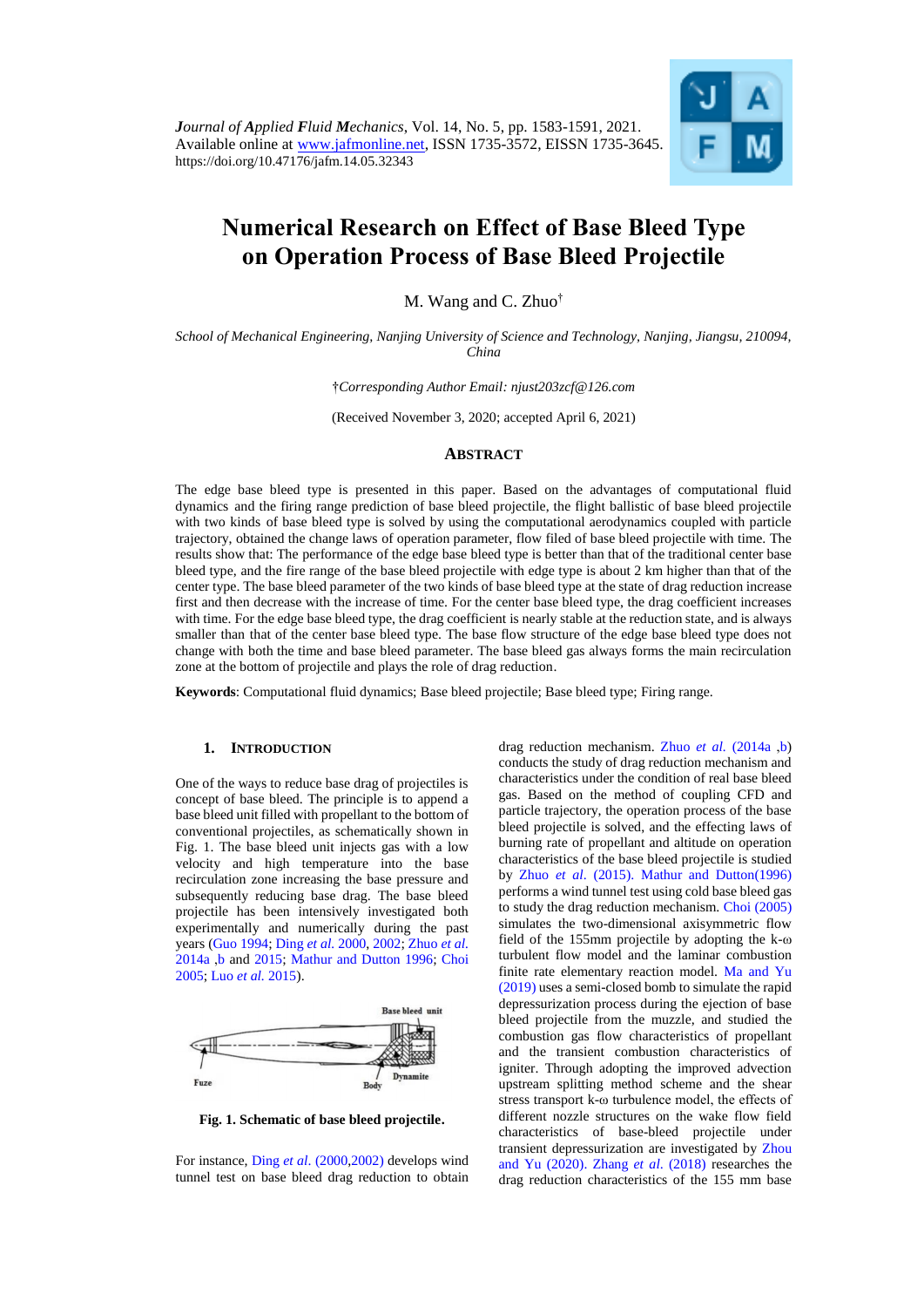bleed projectile and reduces the range dispersion of a base bleed projectile by establishing the initial propellant temperature modified model, interior ballistic model and exterior ballistic model. The burning models for base bleed propellant with different burning rate, cladding layer position were established to research the drag reduction and extend range characteristics of base bleed projectile by [Zhang and Zhang \(2017\).](#page-8-6)

At present the base exhaust mode of the base bleed projectile is central type, and the high temperature gas flow from the center hole of the projectile bottom to the wake flow field. If the high temperature gas discharge from the edge of projectile bottom to the wake flow field, how will this affect the drag reduction performance compared to the conventional central type? The two kinds of exhaust structures are shown in Fig. 2.



**Fig. 2. Schematic of the two base bleed types, (a) central type, (b) edge type.**

Based on the calculation model of the operation process of the base bleed projectile coupling CFD and particle trajectory in Zhuo *et al*[. \(2015\),](#page-8-1) this paper obtains the changes in the operation parameters, operation state, and the flow field of the two kinds of exhaust structure in the stage of drag reduction, as well as the influence of the exhaust structure on the drag reduction performance and the increase efficiency of firing range. This work can provide an important reference for the research on base bleed projectile and drag reduction.

## **2. MATHEMATICS METHOD AND PHYSICAL MODEL**

## **2.1 Mathematics Method**

Assuming that the flow in this present study is twodimensional axisymmetric ignoring both the attack

angle, and the time-dependent Navier-Stokes equations with chemical non-equilibrium are expressed in the integral form as [Ouyang](#page-8-7) *et al*.  $(2001)$ :

$$
\frac{\partial U}{\partial t} + \frac{\partial F}{\partial x} + \frac{\partial G}{\partial y} = \frac{\partial F_v}{\partial x} + \frac{\partial G_v}{\partial y} + H + S \tag{1}
$$

where  $U$  is the vector of the conservative variables, *F*, *G* are the vector of the convective flux,  $F_v$ ,  $G_v$  are the vector of the viscosity flux, *S* is the vector of source term caused by chemical reactions, *H* is the vector of source term caused by axial symmetry.

The k-w SST turbulence model [\(Menter 1994\)](#page-8-8) is used in this paper, which plays a good performance in separation flow. Taking the strong turbulence in the combustion chamber into account, the turbulence combustion model based on the second-order moment [\(Zhuo 2002\)](#page-8-1) is used to describe the interaction between the chemical reaction and turbulence flow.

The convective flux is solved by using AUSMPW+ scheme (Kim [1998\)](#page-8-1), and time integration is performed by using the third-order total variation diminishing Runge-Kutta method. The viscous term is discretized in the central scheme, and single step method is used for time discretion, and the region time steps method is used to accelerate the convergence. The form of turbulence equations is consistent with the Navier-Stokes equations, so it can be coupled with the Navier-Stokes equations, and then solved.

In the chemical reaction flow, the characteristic chemical time  $(\tau_{chem})$  is much smaller than the characteristic flow time( $\tau_{flow}$ ), meaning the Damkohler number (*Da*= τ<sub>flow</sub>/τ<sub>chem</sub>) is much larger than 1, and then the stiff problem is formed.

The governing equations of chemical nonequilibrium flow are divided into flow part and chemical reactions part, which mutually couple and produce stiffness problem. The time-operator splitting algorithm is used to deal with the stiff problem. This is accomplished by first freezing the chemical reaction to solve the flow field and obtain parameters, and then regarding the chemical reaction as an equal volume exothermic or endothermic process, to make the internal energy and velocity parameters remain constant, at the same time calculating the mass-change rate of each component. Finally, the temperature and other parameters of the flow field are obtained by iteration computation.

One of the keys to determine the success of the chemical non-equilibrium flow simulation is the chemical reaction kinetic model. In the current work, the chemical reaction kinetic model of carbon monoxide oxidation involves eight species  $(CO, H<sub>2</sub>)$ ,  $O_2$ ,  $CO_2$ ,  $H_2O$ ,  $H_1$ ,  $OH$ ,  $O$ ), one inert specie  $(N_2)$  and twelve elementally reactions steps [\(Choi](#page-7-1) 2005), which are shown in Table. 1.

The detailed description and verification of calculation methods in the CFD program that are developed by our research group are shown in [Zhuo](#page-8-1)  et al. (2014a, b), which will not be repeated here.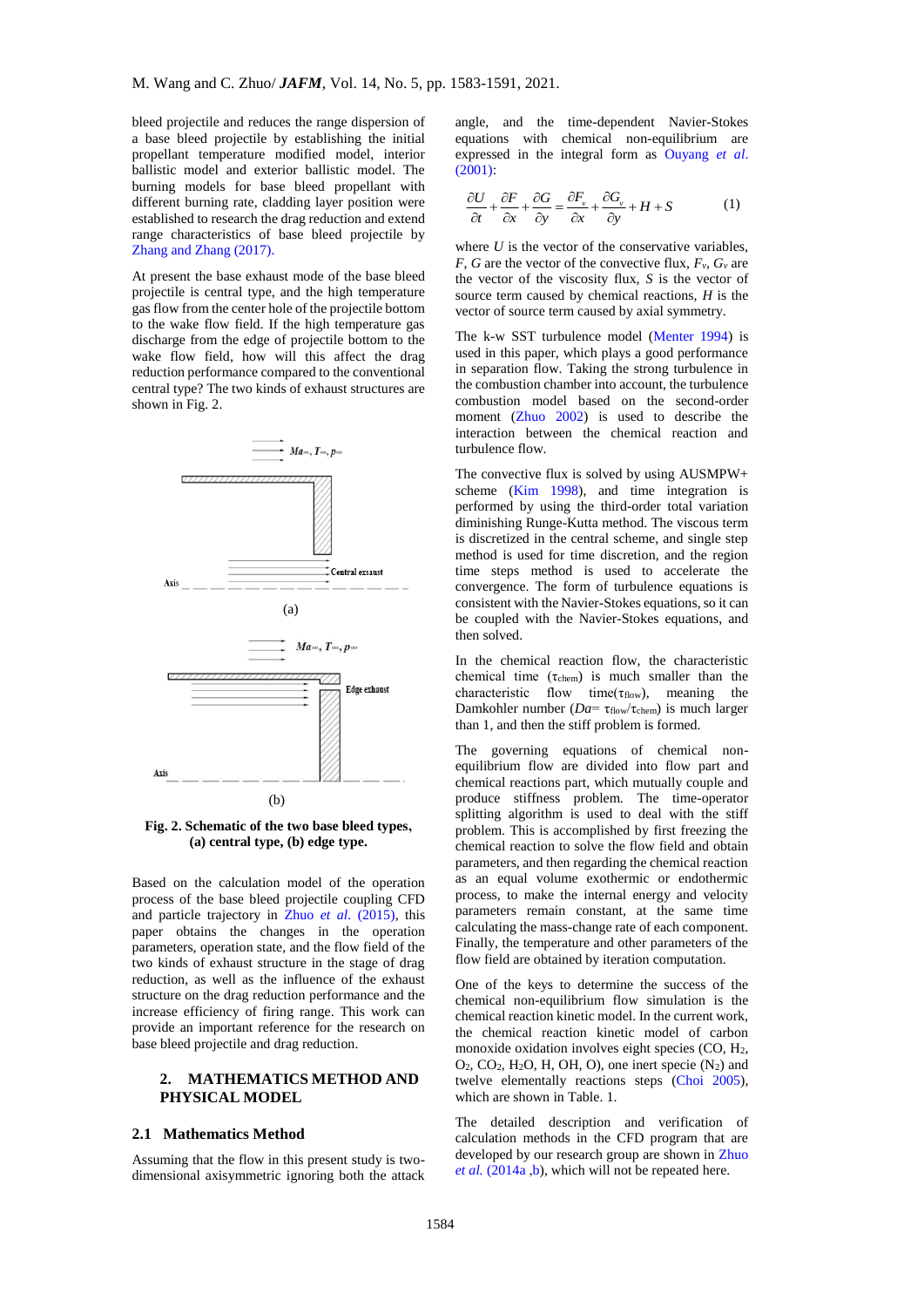| Detailed reaction                       | A                    | h       | E       |
|-----------------------------------------|----------------------|---------|---------|
| $H+O_2 \leftrightarrow OH+O$            | $1.2\times10^{17}$   | $-0.91$ | 69.1    |
| $H_2+O \leftrightarrow OH+H$            | $1.5 \times 10^{7}$  | 2.0     | 31.6    |
| $O+H+M \leftrightarrow OH+M$            | $1.0\times10^{16}$   | 0.0     | 0.0     |
| $O+O+M \leftrightarrow O+M$             | $1.0\times10^{17}$   | $-1.0$  | 0.0     |
| $H+H+M \leftrightarrow H+M$             | $9.7\times10^{16}$   | $-0.6$  | 0.0     |
| $H_2O+M \leftrightarrow H+OH+M$         | $1.6\times10^{17}$   | 0.0     | 478.0   |
| О+Н2О⇔ОН+ОН                             | $1.5\times10^{10}$   | 1.14    | 72.2    |
| ОН+Н2⇔Н2О+Н                             | $1.0\times10^{8}$    | 1.6     | 13.8    |
| $H_2 + O_2 \leftrightarrow OH + OH$     | $7.94\times10^{14}$  | 0.0     | 187.0   |
| $CO+OH \leftrightarrow CO_2+H$          | $4.4\times10^{6}$    | 1.5     | $-3.1$  |
| $CO+O+M \leftrightarrow CO_2+M$         | $5.3\times10^{13}$   | 0.0     | $-19.0$ |
| $CO + O \rightarrow CO \rightarrow + O$ | $2.5 \times 10^{12}$ | 0.0     | 200.0   |
|                                         |                      |         |         |

**Table 1 Chemical reaction kinetic model of CO-H2-O<sup>2</sup> system.**

The Arrhenius form is  $K_f = AT^b \exp(-E/R_0/T)$ ; the units of factor *A* is  $[\text{cm}^3/\text{mol}]^{n-1}$ sec<sup>-1</sup>, where *n* is the chemical reaction progression; *b* is the temperature index, *E* is the activation energy, *R<sup>0</sup>* is the specific gas constant; *M* represents the third body collision.

#### **2.2 The Particle Trajectory Model**

The particle trajectory model mainly assumes that the attack angle of the projectile is zero during the flight and the projectile is an axisymmetric body, which makes the air drag and the gravity act on the mass center of projectile. Therefore, the motion of projectile can be treated as a particle trajectory model.

Because of the large amount of computation in CFD, it is impossible to use CFD to calculate the flow field in real time and provide the drag coefficient for the particle ballistic equations. In this paper, a loosely coupled method is used to solve the solution of particle ballistic equations and CFD, that is, after the particle trajectory equation is solved forward by the k step, and then CFD is used to calculate the drag coefficient of projectile. This calculation process repeats until the projectile fall to the ground. As the propelling time step of particle ballistic equation is 0.001s, it is advisable to use  $k=500$ , that is, after every movement of 0.5s, the flow field and drag coefficient of the base bleed projectile at this position are calculated by CFD. As the flight velocity, environmental pressure and environmental density vary little in each time period of 0.5s, the drag coefficient is considered as a constant in this period. Therefore, this loosely coupled processing method is reasonable [\(Zhuo](#page-8-1) *et al.* 2015).

### **2.3 Physical Model**

In this paper, a typical base bleed projectile is taken as the research object. The relative dimensions of the projectile are shown in Fig. 3. And the calculation



**Fig. 3. Main geometry of the projectile (D is diameter of the projectile).**



(a)



(b)

**Fig. 4. Computation grid of base bleed projectile, (a) Central type, (b) Edge type.**

grid corresponding to the two kinds of exhaust structure is shown in Fig. 4 and the exhaust area of two kinds of exhaust structure is the same which is both 1778.5 mm<sup>2</sup>. Since the computational domain is two-dimensional axisymmetric model, only the upper half plane flow filed need to be calculated. In order to observation, the flow field data of the lower half plane are obtained based on symmetry. In the flight, both the combustion area of base bleed propellant and the volume of combustion chamber are constantly changing, and the shape of the propellant is complex, so it cannot be simplified as a two-dimensional axisymmetric model. Therefore, in this paper the combustion chamber and the propellant shape are fixed. It is assumed that one surface in combustion chamber is the burning surface of the propellant, and the mass flow rate of the propellant combustion, which is coupled with the change law of the burning surface and the calculation of the flow field, is applied on the assumed combustion surface.

The mass of the projectile before launching is 31.8 kg, and the initial velocity of launching is 947 m/s.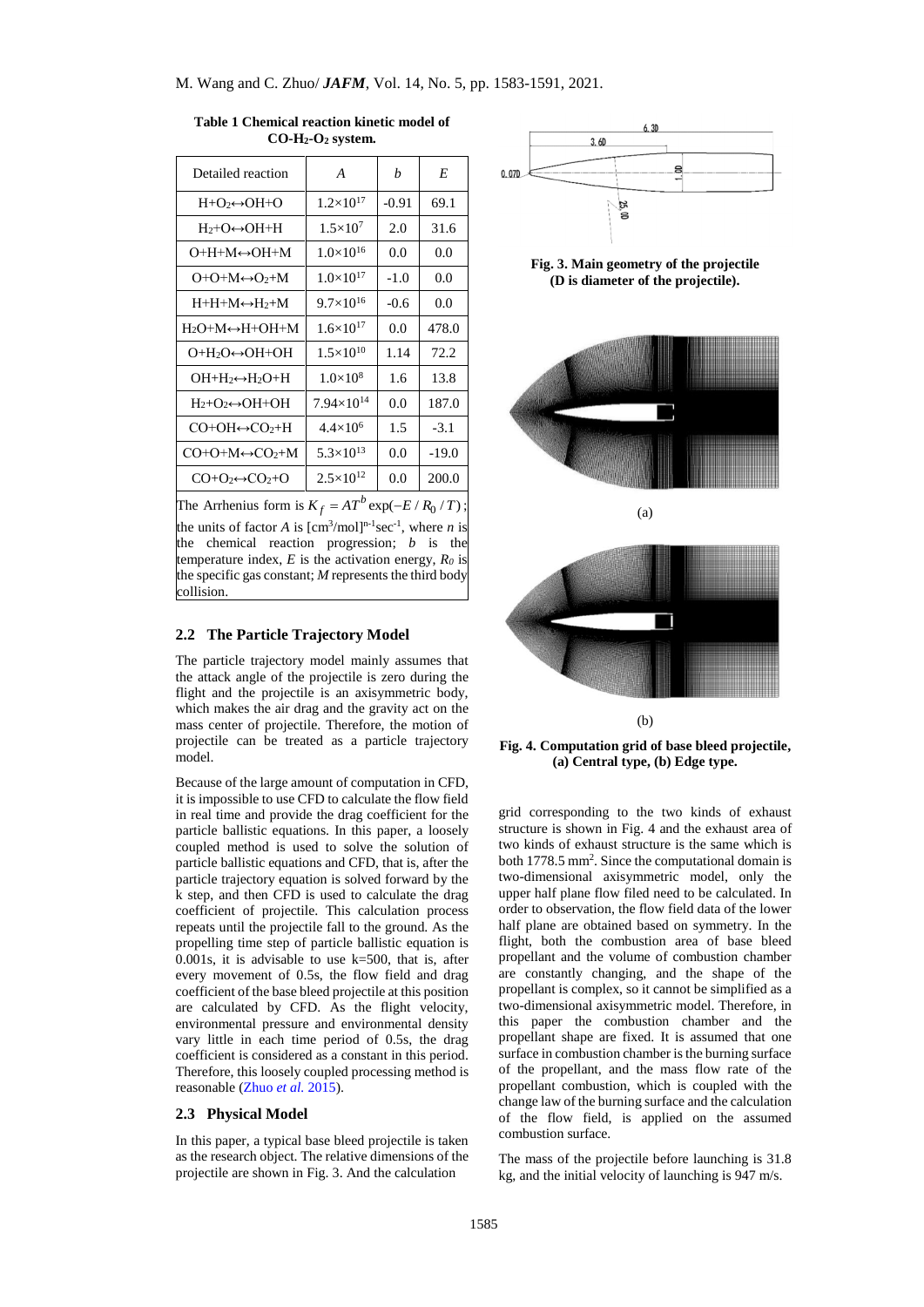

**Fig. 5. Cross section of base bleed propellant.**

The projectile is launched at an angle of 52 degrees. The base bleed propellant is three petal structure, and both ends and the outer side are covered by a thermal insulation layer. The cross section of the propellant is shown in Fig. 5. The external diameter of the propellant is 100 mm, the inner diameter is 44 mm, the length is 97 mm, and the slit width is 2 mm. The density of the propellant is  $1520 \text{ kg/m}^3$ , the burning temperature of the propellant is 1812 K, and the burning law obeys the geometric combustion law.

The formula for burning rate of propellant:

$$
\dot{r} = \varepsilon ap^n \tag{2}
$$

where the burning rate correction coefficient  $\epsilon$  =1.3 is the correction factor of burning rate caused by the projectile rotation. The burning rate coefficient *a* is  $4.903\times10^{-6}$ , and the unit is m/(s⋅Pa<sup>n</sup>). *p* is the pressure in combustion chamber, and the unit is Pascal (Pa).  $n = 0.484$  is the burning pressure index of the propellant. The parameters mentioned above are constant and obtained by experiments.

The mass flow rate of base bleed gas generated by the propellant can be calculated by the combustion area, burning rate and the density of propellant, which can be used as the boundary condition of the burning surface in CFD. However, the burning rate of propellant is related to the pressure of the flow field. The mass flow rate of base bleed gas applied to the burning surface boundary is as follow:

$$
\dot{m} = \rho_s \dot{r} S = \rho_s \varepsilon a p^n S \tag{3}
$$

This mass flow rate also affects the combustion chamber pressure in the CFD calculation. Therefore, in the calculation of the flow field at a certain time, the calculation of CFD flow field and the mass flow rate of base bleed gas need to be coupled with each other until the flow field reaches stability.

## **3. NUMERICAL RESULTS AND DISCUSSION**

In table. 2, the operation parameters of the two types of base bleed projectiles, including the time of propellant combustion, the time of flight, firing range and the increase rate of firing range, are given. It can

| bleed projectile for two base bleed types. |              |           |  |  |
|--------------------------------------------|--------------|-----------|--|--|
| Operating parameter                        | central type | edge type |  |  |
| The time of propellant<br>combustion, s    | 25           | 23        |  |  |
| The time of flight, s                      |              |           |  |  |

**Table 2 Operating parameters of base** 

| Firing range $X$ , km                                                                                                                                                                                                                                                                                                                                                                                         | 36.8  | 38.9  |
|---------------------------------------------------------------------------------------------------------------------------------------------------------------------------------------------------------------------------------------------------------------------------------------------------------------------------------------------------------------------------------------------------------------|-------|-------|
| The increase rate of<br>firing range $\delta$                                                                                                                                                                                                                                                                                                                                                                 | 29.4% | 34.7% |
| be seen from the table that for the central type the<br>firing range is 36.8 km, the flight time is 114 s, and<br>the increase rate of firing range is 29.4 % compared<br>with the standard firing range of 28.5 km of the<br>ordinary projectile without the base bleed. The<br>$\mathbf{u} = \mathbf{u} + \mathbf{u}$ and $\mathbf{u} = \mathbf{u} + \mathbf{u}$ and $\mathbf{u} = \mathbf{u} + \mathbf{u}$ |       |       |

with the standard firing range of 28.5 km of the ordinary projectile without the base bleed. The propellant combustion time of the edge type is slightly less than that of the central type. The firing range of the edge type increase about 2 km compared with that of the central type, and the increase rate of firing range increase from 29.4% to 34.7%. These results show that the drag reduction performance of the base bleed projectile with the edge type is superior to the base bleed projectile with the central type.



**Fig. 6. Flight trajectory of the projectile for two base bleed types.**

Figure 6 shows the flight trajectories of two kinds of base bleed projectile. In the drag reduction stage, the ballistics of the two kinds of projectile is basically identical. After the horizontal displacement of 10 km, there is obvious difference in the two kinds of flight trajectory. Figure 7 and Fig. 8 shows the variation of horizontal displacement and vertical displacement of two kind of projectile with time. Within 0~20s, the horizontal displacement of the two kind of projectile is basically identical, as well as the vertical displacement. This is due to the small difference in drag coefficient, and the time of this stage is short. It is not obvious that there is a difference in flight velocity. As a result, the horizontal displacement of the two kinds of projectile basically coincide, as well as the vertical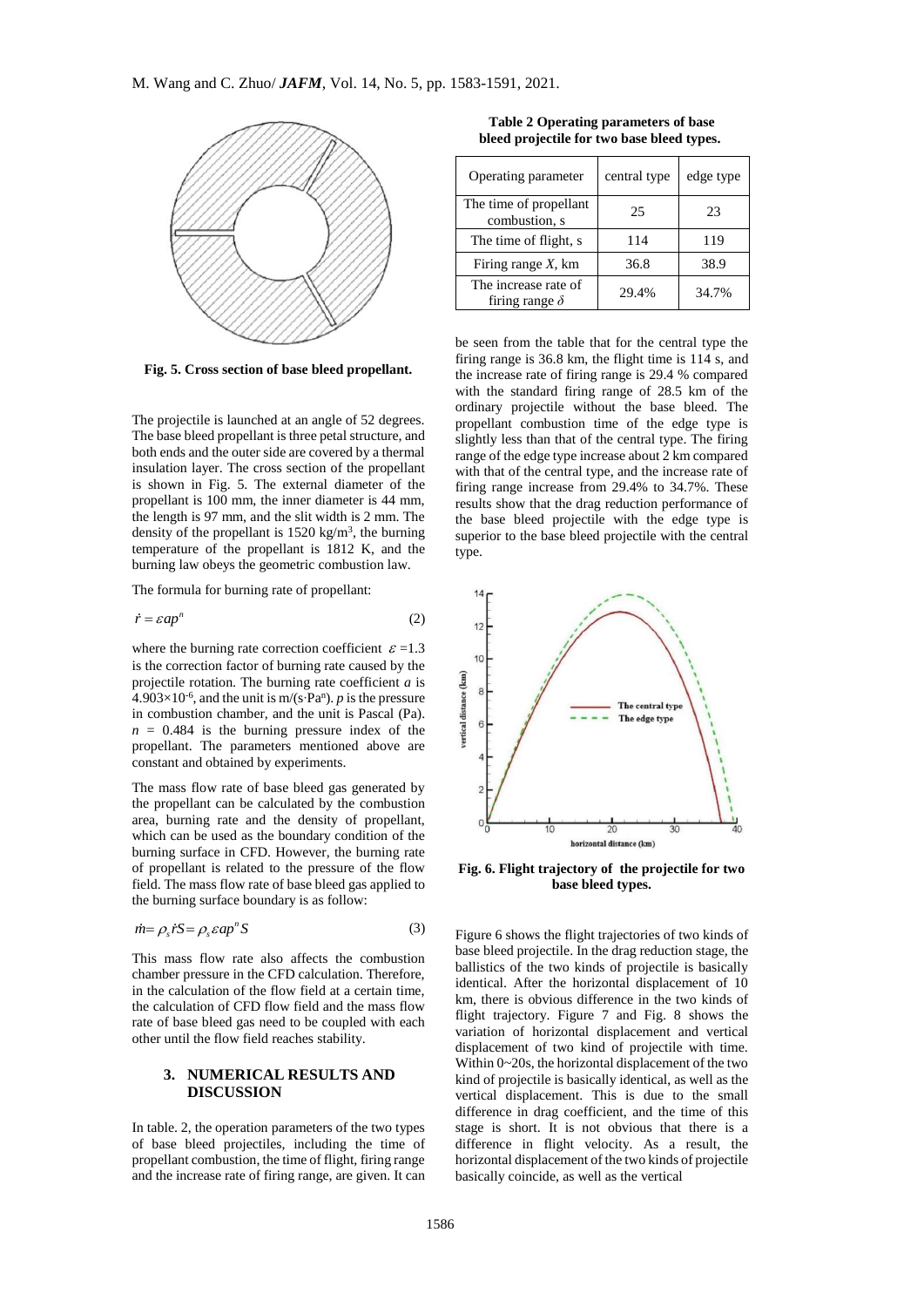

**Fig. 7. Horizontal displacement of the base bleed projectile variation with time.**



**bleed projectile variation.**

displacement. After 20 s, the horizontal displacement of two kinds of projectile has obvious difference with time as well as the vertical displacement. And with the increase of time, the difference also increases obviously. This is due to the difference in both the drag coefficient and the inflow air parameter.



**Fig. 9. Average pressure of combustion chamber at reduction stage variation with time.**

Figure 9 shows the average pressure in the base bleed unit of the two kinds of projectile with time. In the process of drag reduction, the difference of the two kinds of base bleed structures leads to the slightly difference of the process that the combustion chamber gas ejects in the environment, which causes the average pressure in the combustion chamber of the edge type always be higher than that of the central type during the drag reduction stage.



**Fig. 10. Mass flow rate of base bleed at reduction stage variation with time.**

Figure 10 shows the variation of the base bleed mass flow rate of two kinds of exhaust structure with time in drag reduction stage. According to the burning rate formula of the propellant, the higher the average pressure of the combustion chamber, the higher the burning rate are, as well as the gas generation under the same burning area. Therefore, from the law of change, the variation of the exhaust mass flow rate of two kinds of exhaust structure with time is basically the same with the variation of the combustion chamber pressure with time. In fact, the average pressure in combustion chamber is coupled with the exhaust mass flow rate. The higher average pressure of the combustion chamber leads to higher exhaust mass flow rate. When the exhaust mass flow rate is larger, the average pressure in the combustion chamber is higher under the same exhaust area.

Figure 11 shows the variation of the exhaust parameter of the two kinds of exhaust structure with time in drag reduction stage. The exhaust parameter *I* directly affects the exhaust drag reduction effect, which indicates the ratio of the exhaust mass flow rate to the facing air mass flow rate of projectile, and the mathematical definition formula is as follows:

$$
I = \frac{m}{\rho_{\inf} u_{\inf} S_{\text{ref}}}
$$
 (4)

Where  $\rho_{\text{inf}}$  is the density of the inflow air,  $u_{\text{inf}}$  is the velocity of the inflow air.

As can be seen in Fig. 11, exhaust parameter of base bleed projectile for different exhaust structures in the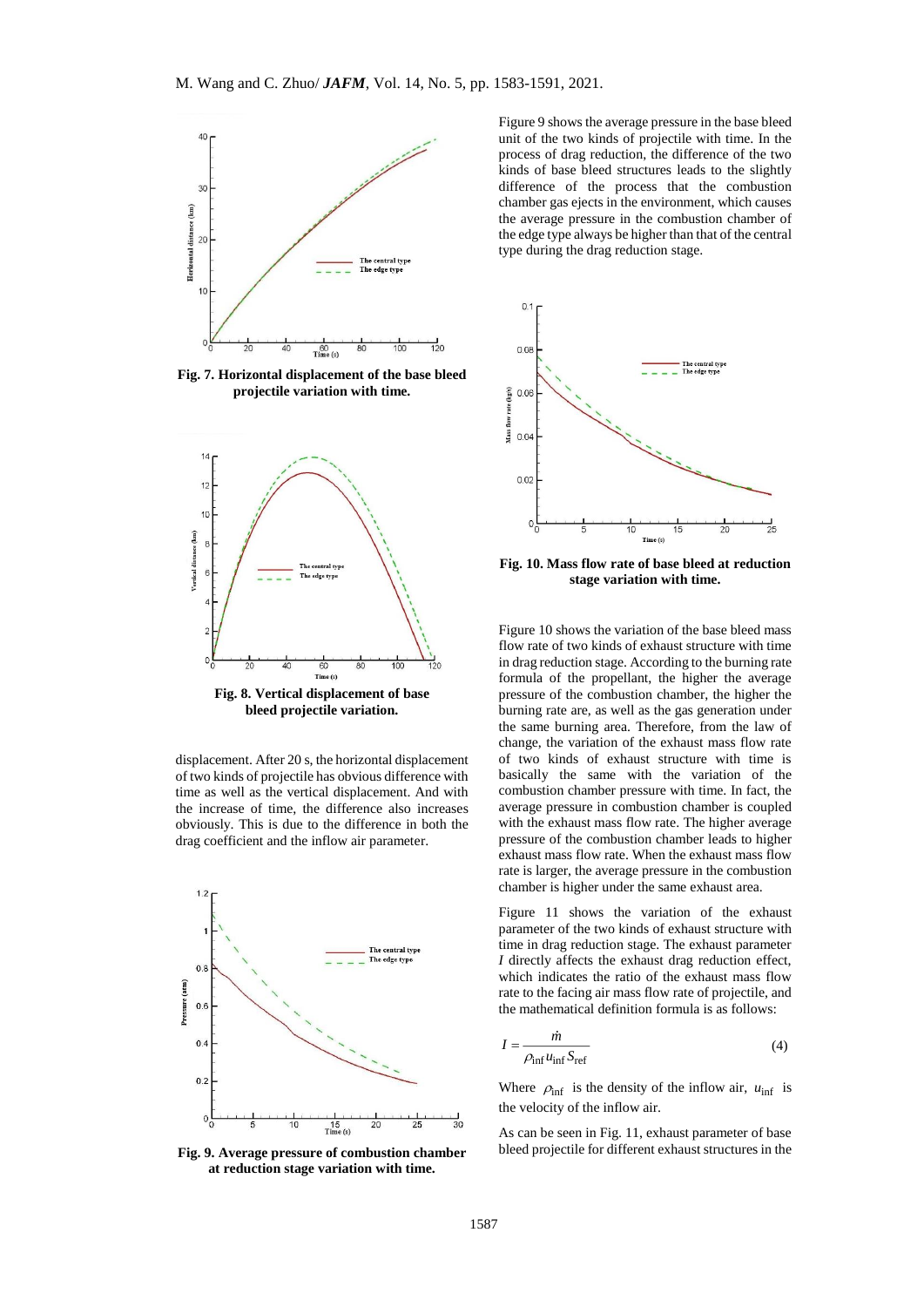

**Fig. 11. Exhaust parameter of base bleed I at reduction stage variation with time.**

drag reduction stage increases first and then decrease with time. In the initial stage of drag reduction, the gas exhaust flow rate decreases gradually with the time, while the windward air mass flow rate of the projectile gradually reduces, and the reduction degree is more violent than the gas exhaust mass flow rate. Therefore, the exhaust parameter increases with the time. But in the later stage of drag reduction, the exhaust parameter decreases with time. In the initial stage of drag reduction, the flow parameters of the two kinds of exhaust structure are basically identical, because the amount of the gas generated by the edge type of exhaust structure is large and the exhaust parameter of the edge type is higher than that of the central type. In the later stage of drag reduction, the gas exhaust flow rate decreases, but due to the difference in the drag in the early drag reduction stage, that is to say, the difference of inflow air parameter makes the exhaust parameter of the edge type exhaust structure is lower than that of the central type exhaust structure.



**Fig. 12. Drag coefficient Cd at reduction stage variation with time.**

Figure 12 shows the drag coefficient of the two kinds of exhaust structure changing with time during drag

reduction. In the drag reduction stage, the Mach number of flight decreases with time. If there is no base bleed to reduce drag, the drag coefficient will increase with time according to the law of aerodynamics. As can be seen from Fig. 12, the drag coefficient of the central type of exhaust structure increase with time, while the drag coefficient of the edge type of exhaust structure is basically stable with time, and is always less than the central type exhaust structure. It is precisely because in the stage of drag reduction, the drag coefficient of edge type exhaust structure is always less than the central type exhaust structure, so the firing range of the base bleed projectile with the edge type is increased by about 2 km relative to the base bleed projectile with the central type.





(c) t=20s

**Fig. 13. Contours of Mach number and streamline in the bottom of the base bleed projectile with the central type.**

Figure 13~Fig. 15 show the flow field contours of the base bleed projectile with the central type at the main time during the drag reduction stage. At the time of t=0s, both the exhaust parameter and the momentum of base bleed gas jet are small. The base bleed gas not only forms the main recirculation region with the inflow air on the central axis of the base tail flow field, but also forms the second recirculation region near the bottom of projectile with the inflow air. At the time of  $t=10s$  and  $t=20s$ , both the exhaust parameter and the momentum of base bleed gas jet are large. The bas bleed gas enters the wake directly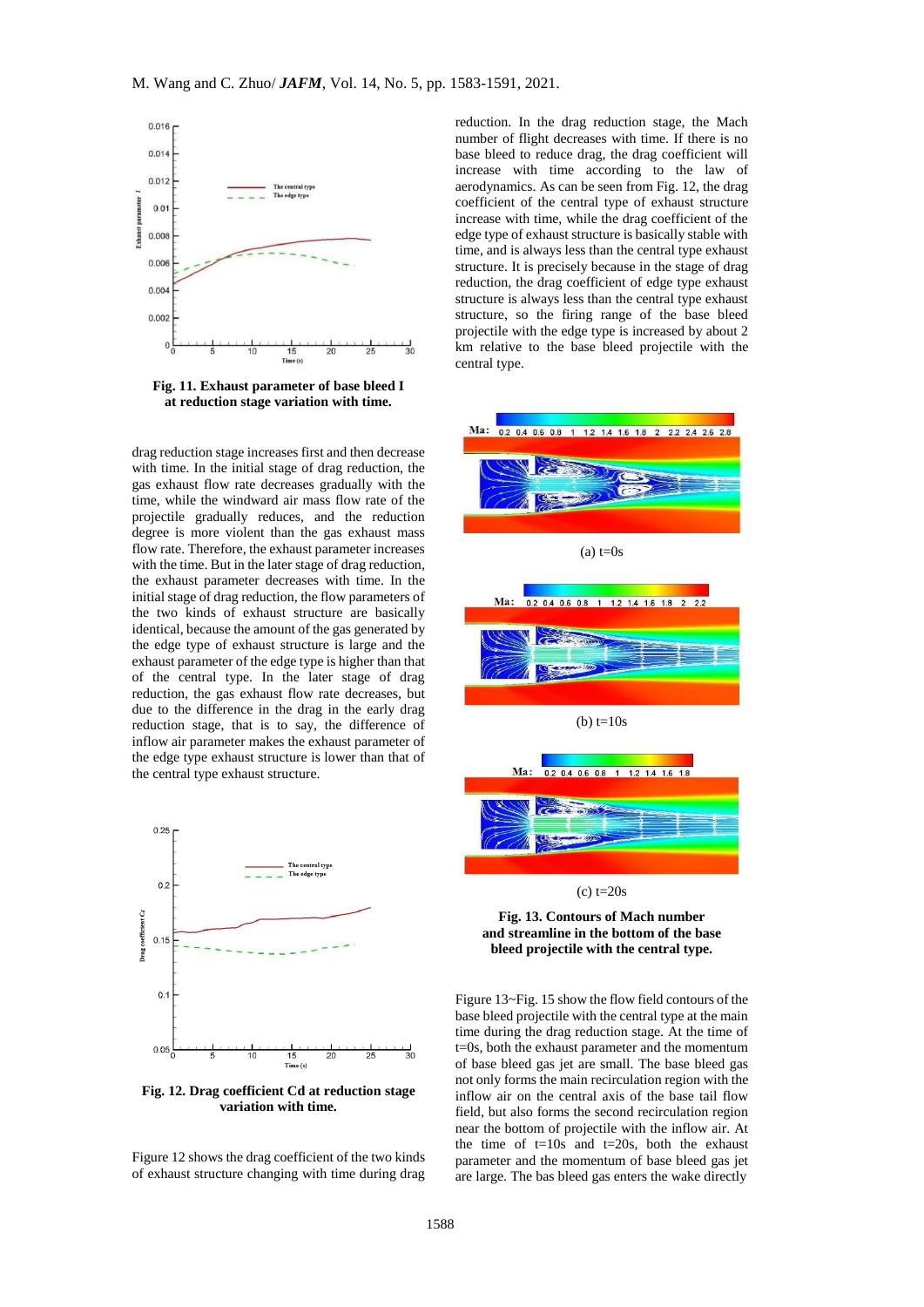

**Fig. 14. Contours of temperature in the bottom of the base bleed projectile with the central type.**





in the form of jet, and does not form the main recirculation region with the inflow air on the axis. Since the base bleed flow filed of central type has been analyzed in detail in reference [\(Zhuo](#page-8-1) *et al.* [2014a ,b;](#page-8-1) [2015\)](#page-8-1), there will be no more detail here.



**Fig. 16. Contours of Mach number and streamline in the bottom of the base bleed projectile with the edge type.**

Figure 16~Fig. 18 show the flow field contours of the base bleed projectile with the edge type at the main time during the drag reduction stage. At the three main moments, the flow structure at the bottom is basically identical. After the base bleed gas is discharged from the edge, most of the base bleed gas will form the recirculation region at the bottom of the projectile and mix with the air. The difference between the flow field of the two kinds of exhaust structures is compared, which explains the reasons for the difference of drag coefficient between the edge type and the central type in Fig. 12. For the central type, the main recirculation region is formed in the wake flow when the exhaust parameter is small, and the base bleed gas burst directly to the far field when the exhaust parameter is large, that the base bleed gas does not fill the bottom effectively, and the drag reduction effect is not fully played. For the edge type, the exhaust parameter does not affect the structure of the bottom flow, and the base bleed gas will form the main recirculation region at the bottom of the projectile, which fill the bottom and play a drag reduction effect.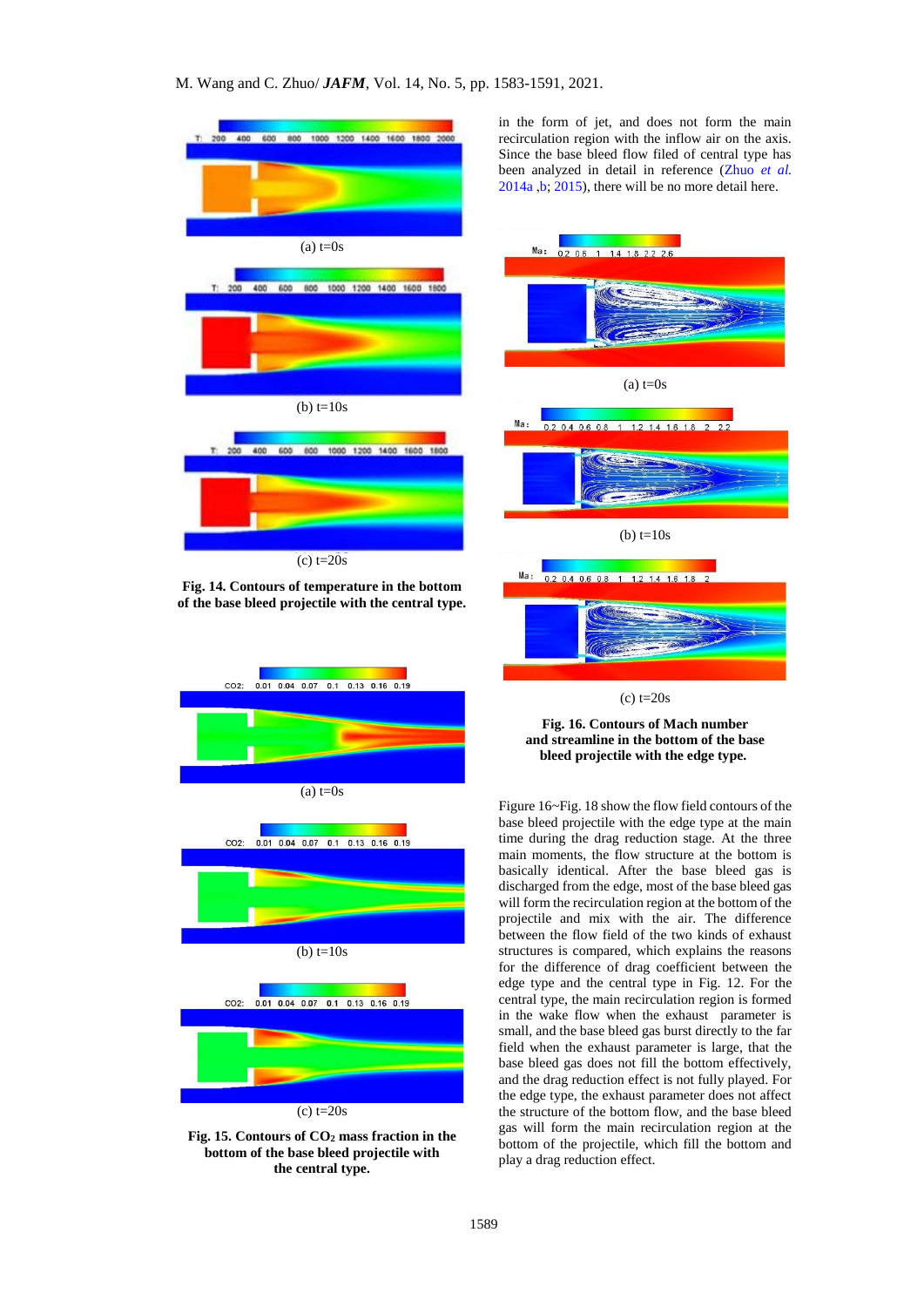

(c) t=20s

**Fig. 17. Contours of temperature in the bottom of the base bleed projectile with the edge type.**



**Fig. 18. Contours of CO<sup>2</sup> mass fraction in the bottom of the base bleed projectile with the edge type.**

## **4. CONCLUSION**

The firing range of the edge type increase about 2 km compared with that of the central type, and the increase rate of firing range increase from 29.4% to 34.7%. These results show that the drag reduction performance of the base bleed projectile with the edge type is superior to the base bleed projectile with the central type.

Exhaust parameters of base bleed projectile with different exhaust structures in the drag reduction stage increase first and then decrease with time. In the initial stage of drag reduction, the flow parameters of the two kinds of exhaust structure are basically identical. In the later stage of drag reduction, the exhaust parameter of the edge type exhaust structure is lower than that of the central type exhaust structure.

The drag coefficient of central type of exhaust structure increase with time, while the drag coefficient of edge type of exhaust structure is basically stable with time, and is always less than the central type exhaust structure. As a result, the firing range of the base bleed projectile with the edge type is increased by about 2 km relative to the base bleed projectile with the central type.

For the central type, the main recirculation region is formed in the wake flow when the exhaust parameter is small, and the base bleed gas burst directly to the far field when the exhaust parameter is large, that the base bleed gas does not fill the bottom effectively, and the drag reduction effect is not fully played. For the edge type, the exhaust parameter does not affect the structure of the bottom flow, and the base bleed gas will form the main recirculation region at the bottom of the projectile, which fill the bottom and play a drag reduction effect. So under the corresponding condition, the drag coefficient of the base bleed projectile with the edge type is always less than that of the base bleed projectile with the central type.

#### **ACKNOWLEDGE**

The study has been financially supported by the National Natural Science Foundation of China (No. 11802134), Jiangsu Provincial Natural Science Foundation, China (No. BK20180453) and China Postdoctoral Science Foundation (No. 2018M642255)

## **REFERENCES**

- <span id="page-7-1"></span>Choi, J. Y. (2005). Numerical study of base bleed projectile with external combustion. *AIAA 2005-4352*, 10-13.
- <span id="page-7-0"></span>Ding, Z., S. Chen and Y. Liu (2000). A study of wake flow field of base bleed. *Journal of Ballistics* 12(1), 43-47.
- Ding, Z., S. Chen and Y. Liu (2002). Influence of ambient pressure on base bleed. *Journal of Ballistics* 14(1), 88-92.